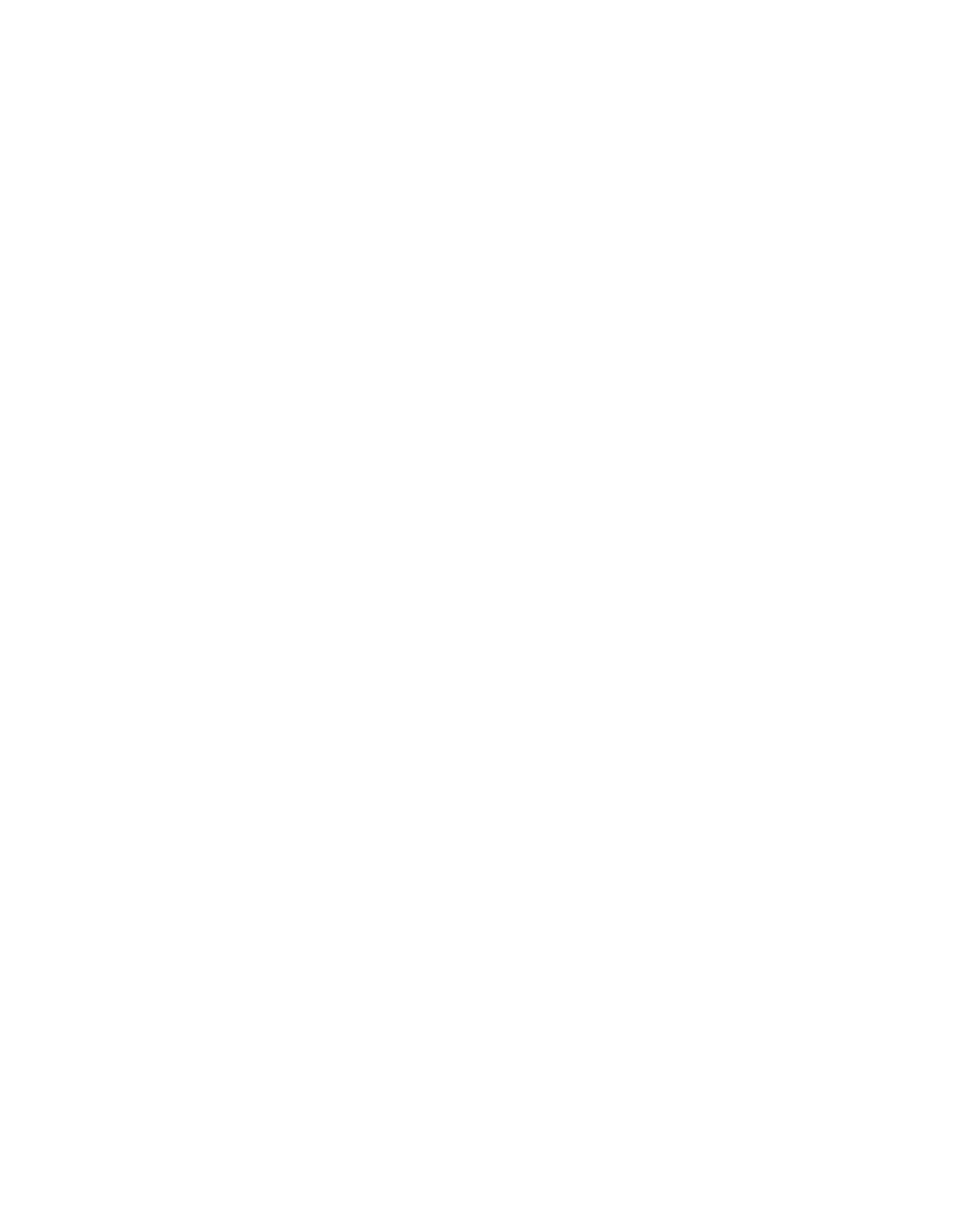| B <sub>2</sub> | CJ0100000            |
|----------------|----------------------|
| BG             | CJ0100000            |
| BG             | J010000C<br>C        |
| BG             | <b>J010000C</b><br>C |
| BG             | CJ0100000            |
| BG             | CJ0200000            |
| <b>BN</b>      | TE1103000            |
| BN             | TE1201000            |
| BN             | TE1201000            |
| BN             | TE1201000            |
| <b>BN</b>      | TE1301000            |
| BN             | TG010000             |
| CN             | AF0440000            |
| CN             | AF5810000            |
| CN             | AF5832020            |
| CN             | AF5832030            |
| CN             | AF5832030            |
| CN             | AF5832030            |
| 'N<br>C        | AF5832030            |
| CN             | AF5855000            |
| CN             | NT010400             |
| ${\sf CN}$     | RC011300             |
| <b>CN</b>      | RC042400             |
| FO             | GD254010             |
| FO             | GD254020             |
| FO             | GD254020             |
| FO             | GD254025             |
| FO             | GD254025             |
| FO             | GD254060             |
| FO             | GD254098             |
| FO             | GD500100             |
| NM             | NN501000             |
| <b>NS</b>      | NN200100             |
| <b>NS</b>      | NN200100             |
| <b>NS</b>      | NN400901             |
| <b>NS</b>      | NN400901             |
| <b>NS</b>      | NN400902             |
| <b>NS</b>      | NN400902             |
| <b>NS</b>      | NN400903             |
| <b>NS</b>      | NN400903             |
| <b>NS</b>      | NN401001             |
| <b>NS</b>      | NN401002             |
| <b>NS</b>      | NN401101             |
| <b>NS</b>      | NN401102             |
| <b>NS</b>      | NN401102             |
| <b>NS</b>      | NN401201             |

| В2 | CJ0100000 |              | \$0.00 | \$555.60       | \$0.00         | \$555.60       | \$555.60       |
|----|-----------|--------------|--------|----------------|----------------|----------------|----------------|
| ВG | CJ0100000 |              | \$0.00 | \$232,475.57   | \$0.00         | \$232,475.57   | \$232,475.57   |
| ВG | CJ0100000 |              | \$0.00 | \$490,000.00   | \$0.00         | \$490,000.00   | \$490,000.00   |
| ВG | CJ0100000 | ARPA-0001249 | \$0.00 | \$0.00         | \$750,000.00   | \$750,000.00   | \$750,000.00   |
| ВG | CJ0100000 | ARPA-0001250 | \$0.00 | \$0.00         | \$350,000.00   | \$350,000.00   | \$350,000.00   |
| ВG | CJ0200000 |              | \$0.00 | \$1,715.20     | \$0.00         | \$1,715.20     | \$1,715.20     |
| ΒN | TE1103000 |              | \$0.00 | \$157,396.76   | \$0.00         | \$157,396.76   | \$157,396.76   |
| ΒN | TE1201000 |              | \$0.00 | \$14,726.54    | \$0.00         | \$14,726.54    | \$14,726.54    |
| ΒN | TE1201000 |              | \$0.00 | \$115,998.00   | \$0.00         | \$115,998.00   | \$115,998.00   |
| ΒN | TE1201000 |              | \$0.00 | \$351,000.00   | \$0.00         | \$351,000.00   | \$351,000.00   |
| ΒN | TE1301000 |              | \$0.00 | \$33,066.90    | \$0.00         | \$33,066.90    | \$33,066.90    |
| ΒN | TG0100000 |              | \$0.00 | \$35,932.05    | \$0.00         | \$35,932.05    | \$35,932.05    |
| CN | AF0440000 |              | \$0.00 | \$25,000.00    | \$0.00         | \$25,000.00    | \$25,000.00    |
| CN | AF5810000 |              | \$0.00 | \$677,730.61   | \$0.00         | \$677,730.61   | \$677,730.61   |
| CN | AF5832020 |              | \$0.00 | \$1,324,339.66 | \$0.00         | \$1,324,339.66 | \$1,324,339.66 |
| CN | AF5832030 | NE-0301604   | \$0.00 | \$80,950.20    | \$0.00         | \$80,950.20    | \$80,950.20    |
| CN | AF5832030 | NE-0301604   | \$0.00 | \$290,725.86   | \$0.00         | \$290,725.86   | \$290,725.86   |
| CN | AF5832030 |              | \$0.00 | \$51,802.47    | \$0.00         | \$51,802.47    | \$51,802.47    |
| CN | AF5832030 | NE-0301604   | \$0.00 | \$0.00         | \$0.00         | \$0.00         | \$0.00         |
| CN | AF5855000 |              | \$0.00 | \$200,000.00   | \$0.00         | \$200,000.00   | \$200,000.00   |
| СN | NT0104000 |              | \$0.00 | \$790,264.99   | \$0.00         | \$790,264.99   | \$790,264.99   |
| CN | RC0113000 |              | \$0.00 | \$1,331.44     | \$0.00         | \$1,331.44     | \$1,331.44     |
| CN | RC0424000 |              | \$0.00 | \$99,173.52    | \$0.00         | \$99,173.52    | \$99,173.52    |
| FO | GD2540101 |              | \$0.00 | \$334,449.02   | \$0.00         | \$334,449.02   | \$334,449.02   |
| FO | GD2540200 |              | \$0.00 | \$6,738.10     | \$0.00         | \$6,738.10     | \$6,738.10     |
| FO | GD2540200 |              | \$0.00 | \$1,323,000.00 | \$0.00         | \$1,323,000.00 | \$1,323,000.00 |
| FO | GD2540250 |              | \$0.00 | \$20,535.83    | \$0.00         | \$20,535.83    | \$20,535.83    |
| FO | GD2540250 |              | \$0.00 | \$45,000.00    | \$0.00         | \$45,000.00    | \$45,000.00    |
| FO | GD2540600 |              | \$0.00 | \$137.38       | \$0.00         | \$137.38       | \$137.38       |
| FO | GD2540980 |              | \$0.00 | \$795,904.83   | \$0.00         | \$795,904.83   | \$795,904.83   |
| FO | GD5001000 |              | \$0.00 | \$364,896.73   | \$0.00         | \$364,896.73   | \$364,896.73   |
| NΜ | NN5010000 |              | \$0.00 | \$690,541.89   | \$0.00         | \$690,541.89   | \$690,541.89   |
| ΝS | NN2001000 |              | \$0.00 | \$188,157.06   | \$0.00         | \$188,157.06   | \$188,157.06   |
| ΝS | NN2001000 |              | \$0.00 | \$1,585,000.00 | \$0.00         | \$1,585,000.00 | \$1,585,000.00 |
| ΝS | NN4009010 |              | \$0.00 | \$60,713.10    | \$0.00         | \$60,713.10    | \$60,713.10    |
| ΝS | NN4009010 |              | \$0.00 | \$983,000.00   | \$112,000.00   | \$1,095,000.00 | \$1,095,000.00 |
| NS | NN4009020 |              | \$0.00 | \$856,606.14   | \$0.00         | \$856,606.14   | \$856,606.14   |
| ΝS | NN4009020 |              | \$0.00 | \$1,753,320.00 | \$0.00         | \$1,753,320.00 | \$1,753,320.00 |
| ΝS | NN4009030 |              | \$0.00 | \$145,778.49   | \$0.00         | \$145,778.49   | \$145,778.49   |
| ΝS | NN4009030 |              | \$0.00 | \$480,000.00   | ( \$50,000.00] | \$430,000.00   | \$430,000.00   |
| ΝS | NN4010010 |              | \$0.00 | \$10,025.52    | \$0.00         | \$10,025.52    | \$10,025.52    |
| ΝS | NN4010021 |              | \$0.00 | \$552,311.94   | \$0.00         | \$552,311.94   | \$552,311.94   |
| ΝS | NN4011010 |              | \$0.00 | \$47,019.86    | \$0.00         | \$47,019.86    | \$47,019.86    |
| ΝS | NN4011020 |              | \$0.00 | \$94,000.00    | \$0.00         | \$94,000.00    | \$94,000.00    |
| ΝS | NN4011020 |              | \$0.00 | \$391,164.82   | \$35,000.00    | \$426,164.82   | \$426,164.82   |
| ΝS | NN4012010 |              | \$0.00 | \$11,854.58    | \$0.00         | \$11,854.58    | \$11,854.58    |
|    |           |              |        |                |                |                |                |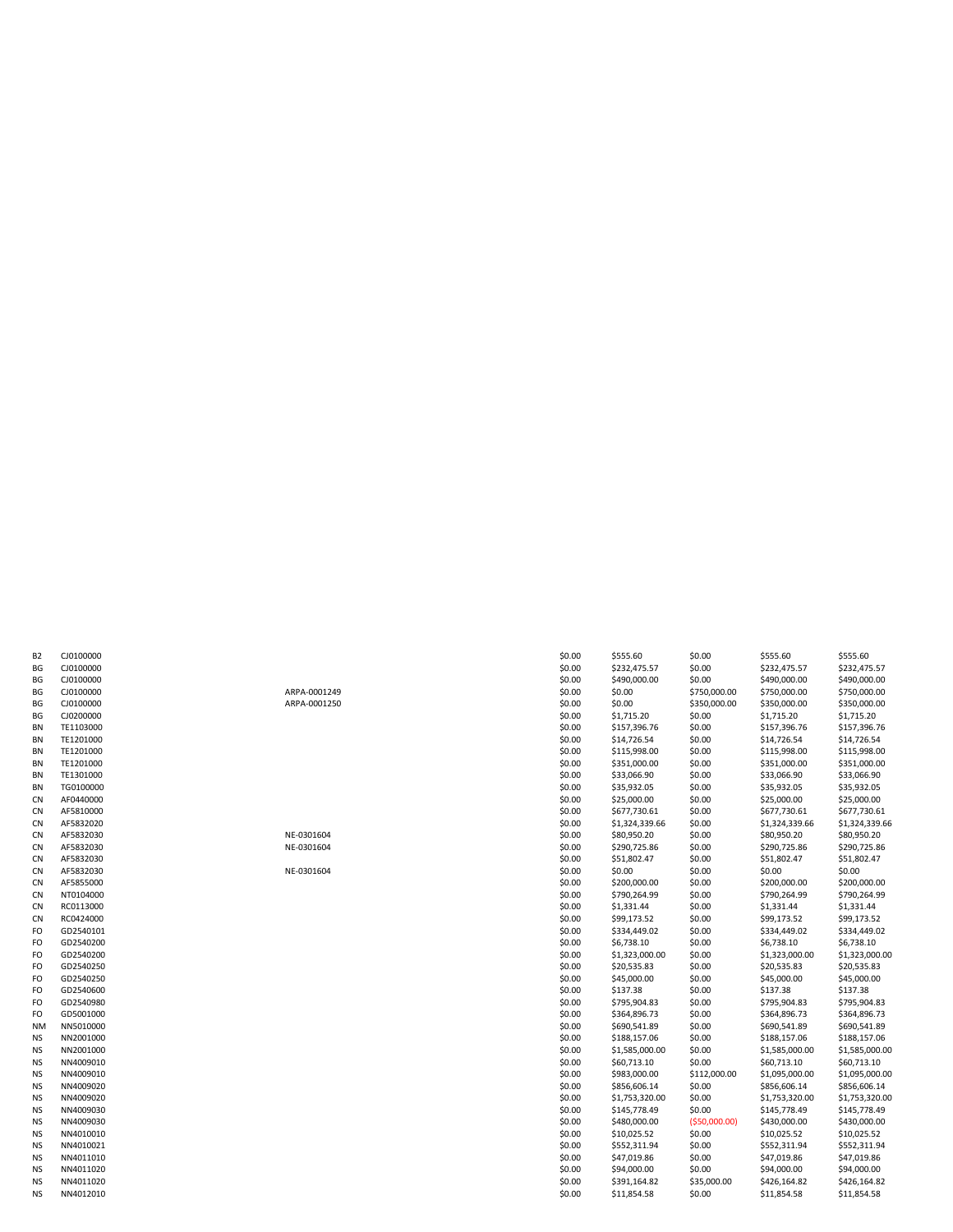| ΝS       | NN4012030              |              |              | \$0.00           | \$166,170.30                   | \$116,000.00    | \$282,170.30                   | \$282,170.30                   |
|----------|------------------------|--------------|--------------|------------------|--------------------------------|-----------------|--------------------------------|--------------------------------|
| ΝS       | NN4012040              |              |              | \$0.00           | \$202,615.58                   | \$0.00          | \$202,615.58                   | \$202,615.58                   |
| ΝS       | NN5001010              |              |              | \$0.00           | \$214,813.60                   | \$0.00          | \$214,813.60                   | \$214,813.60                   |
| ΝS       | NN5001010              |              |              | \$0.00           | \$52,717.60                    | \$0.00          | \$52,717.60                    | \$52,717.60                    |
| ΝS       | NN5001010              |              |              | \$0.00           | \$252,170.00                   | \$0.00          | \$252,170.00                   | \$252,170.00                   |
| ΝS       | NN5002010              |              |              | \$0.00           | \$285,183.99                   | \$0.00          | \$285,183.99                   | \$285,183.99                   |
| ΝS       | NN5002010              |              |              | \$0.00           | \$100,739.03                   | \$0.00          | \$100,739.03                   | \$100,739.03                   |
| ΝS       | NN5002010              |              |              | \$0.00           | \$312,437.97                   | \$0.00          | \$312,437.97                   | \$312,437.97                   |
| ΝS       | NN5002010              |              |              | \$0.00           | \$0.00                         | \$0.00          | \$0.00                         | \$0.00                         |
| ΝS       | NN5002020              |              |              | \$0.00           | \$63,000.00                    | \$0.00          | \$63,000.00                    | \$63,000.00                    |
| ΝS       | NN5002020              |              |              | \$0.00           | \$84,917.17                    | \$0.00          | \$84,917.17                    | \$84,917.17                    |
| ΝS       | NN5002020              |              |              | \$0.00           | \$2,973,229.42                 | \$0.00          | \$2,973,229.42                 | \$2,973,229.42                 |
|          |                        |              |              |                  |                                |                 |                                |                                |
| ΝS       | NN5002020              |              |              | \$0.00           | \$774,000.00                   | \$0.00          | \$774,000.00                   | \$774,000.00                   |
| ΝS       | NN5002020              |              |              | \$0.00           | \$2,048,549.27                 | \$0.00          | \$2,048,549.27                 | \$2,048,549.27                 |
| ΝS       | NN5002040              |              |              | \$0.00           | \$20,497.80                    | \$0.00          | \$20,497.80                    | \$20,497.80                    |
| ΝS       | NN5002040              |              |              | \$0.00           | \$325,000.00                   | ( \$200,000.00) | \$125,000.00                   | \$125,000.00                   |
| ΝS       | NN5003010              |              |              | \$0.00           | \$1,899.69                     | (50.02)         | \$1,899.67                     | \$1,899.67                     |
| ΝS       | NN5003020              |              |              | \$0.00           | \$23,082.22                    | \$0.00          | \$23,082.22                    | \$23,082.22                    |
| ΝS       | NN5003020              |              |              | \$0.00           | \$13,040.79                    | \$0.02          | \$13,040.81                    | \$13,040.81                    |
| ΝS       | NN5003040              |              |              | \$0.00           | \$5,448.66                     | \$0.00          | \$5,448.66                     | \$5,448.66                     |
| ΝS       | NN5004010              |              |              | \$0.00           |                                | \$0.00          | \$91,572.33                    | \$91,572.33                    |
|          |                        |              |              |                  | \$91,572.33                    |                 |                                |                                |
| ΝS       | NN5004010              |              |              | \$0.00           | \$350,000.00                   | \$0.00          | \$350,000.00                   | \$350,000.00                   |
| ΝS       | NN5004010              |              |              | \$0.00           | \$180,991.85                   | \$600,000.00    | \$780,991.85                   | \$780,991.85                   |
| ΝS       | NN5004010              |              |              | \$0.00           | \$288,400.00                   | (\$125,000.00)  | \$163,400.00                   | \$163,400.00                   |
| ΝS       | NN5004020              |              |              | \$0.00           | \$149,253.04                   | \$0.00          | \$149,253.04                   | \$149,253.04                   |
| ΝS       | NN5004020              |              |              | \$0.00           | \$1,646,070.03                 | \$0.00          | \$1,646,070.03                 | \$1,646,070.03                 |
| ΝS       | NN5004020              |              |              | \$0.00           | \$2,702,859.61                 | (5600,000.00)   | \$2,102,859.61                 | \$2,102,859.61                 |
| ΝS       | NN5004020              |              |              | \$0.00           | \$3,107,105.15                 | (5102, 219.65)  | \$3,004,885.50                 | \$3,004,885.50                 |
| ΝS       | NN5004020              |              |              | \$0.00           | \$0.00                         | \$0.00          | \$0.00                         | \$0.00                         |
| ΝS       | NN5006010              |              |              | \$0.00           | \$41,725.33                    | \$0.00          | \$41,725.33                    | \$41,725.33                    |
|          | NN500W000              |              |              | \$0.00           |                                | \$0.00          | \$131,852.00                   |                                |
| ΝS       |                        |              |              |                  | \$131,852.00                   |                 |                                | \$131,852.00                   |
| ΝS       | NN500W000              |              |              | \$0.00           | \$112,127.17                   | \$0.00          | \$112,127.17                   | \$112,127.17                   |
| ΝS       | NN5070010              |              |              | \$0.00           | \$49,464.97                    | \$82,265.10     | \$131,730.07                   | \$131,730.07                   |
| ΝS       | NN5070010              |              |              | \$0.00           | \$8,450.73                     | \$0.00          | \$8,450.73                     | \$8,450.73                     |
| ΝS       | NN5070040              |              |              | \$0.00           | \$101,474.14                   | \$19,954.55     | \$121,428.69                   | \$121,428.69                   |
| ΝS       | NN5070040              |              |              | \$0.00           | \$15,000.00                    | \$0.00          | \$15,000.00                    | \$15,000.00                    |
| ΝS       | NN9100000              |              |              | \$0.00           | \$594,577.89                   | \$0.00          | \$594,577.89                   | \$594,577.89                   |
| ΝS       | NN9301000              |              |              | \$0.00           | \$55,820.42                    | \$0.00          | \$55,820.42                    | \$55,820.42                    |
| ΝS       | NN9301000              |              |              | \$0.00           | \$50,000.00                    | \$0.00          | \$50,000.00                    | \$50,000.00                    |
| тс       | DP0902090              |              |              | \$0.00           | \$168,348.59                   | \$0.00          | \$168,348.59                   | \$168,348.59                   |
|          |                        |              |              |                  |                                |                 |                                |                                |
| тс       | DP1204010              |              |              | \$0.00           | \$12,098.33                    | \$0.00          | \$12,098.33                    | \$12,098.33                    |
| ТC       | DP4011093              |              |              | \$0.00           | \$2,197.28                     | \$0.00          | \$2,197.28                     | \$2,197.28                     |
| тс       | DP4011093              |              |              | \$0.00           | \$0.00                         | \$0.00          | \$0.00                         | \$0.00                         |
| тс       | DP4015011              |              |              | \$0.00           | \$1,526,525.37                 | \$0.00          | \$1,526,525.37                 | \$1,526,525.37                 |
| тс       | DP4015041              |              |              | \$0.00           | \$50,000.00                    | ( \$50,000.00)  | \$0.00                         | \$0.00                         |
| тс       | DP4015042              |              |              | \$0.00           | \$80,462.73                    | \$0.00          | \$80,462.73                    | \$80,462.73                    |
| тс       | DP4015042              |              |              | \$0.00           | \$70,000.00                    | \$50,000.00     | \$120,000.00                   | \$120,000.00                   |
| тс       | DP4015043              |              |              | \$0.00           | \$0.10                         | \$0.00          | \$0.10                         | \$0.10                         |
| ТC       | DP4015043              |              |              | \$0.00           | \$5,000.00                     | \$50,000.00     | \$55,000.00                    | \$55,000.00                    |
|          |                        |              |              |                  |                                |                 |                                |                                |
| тс       | DP4015051              |              |              | \$0.00           | \$20,000.00                    | \$0.00          | \$20,000.00                    | \$20,000.00                    |
| тс       | DP8000000              |              |              | \$0.00           | \$50,000.00                    | \$0.00          | \$50,000.00                    | \$50,000.00                    |
| TF       | GD3006000              |              |              | \$0.00           | \$944.02                       | \$0.00          | \$944.02                       | \$944.02                       |
| TF       | GD3012000              |              |              | \$0.00           | \$0.00                         | \$0.00          | \$0.00                         | \$0.00                         |
| TF       | HQ1001000              |              |              | \$0.00           | \$38,969.99                    | \$0.00          | \$38,969.99                    | \$38,969.99                    |
| TF       | HQ1001000              |              |              | \$0.00           | \$40,000.00                    | \$0.00          | \$40,000.00                    | \$40,000.00                    |
| TF       | HU2006200              |              |              | \$0.00           | \$976.23                       | \$0.00          | \$976.23                       | \$976.23                       |
| U2       | HU1004200              |              |              | \$0.00           | \$0.00                         | \$0.00          | \$0.00                         | \$0.00                         |
| UX       | EZ5012300              |              | ADSBRNL-0030 | \$0.00           | \$880,159.05                   | \$0.00          | \$880,159.05                   | \$880,159.05                   |
| VE       |                        |              |              |                  |                                |                 | \$601,337.89                   | \$601,337.89                   |
| VE       |                        |              |              |                  |                                |                 |                                |                                |
|          | ST5001020              |              |              | \$0.00           | \$601,337.89                   | \$0.00          |                                |                                |
|          | ST5001020              |              |              | \$0.00           | \$635,000.00                   | \$0.00          | \$635,000.00                   | \$635,000.00                   |
| VE       | ST5001030              |              |              | \$0.00           | \$250,107.35                   | \$0.00          | \$250,107.35                   | \$250,107.35                   |
| VE       | ST5001030              |              |              | \$0.00           | \$324,000.00                   | \$0.00          | \$324,000.00                   | \$324,000.00                   |
| VE       | ST5001040              |              |              | \$0.00           | \$284,912.98                   | \$0.00          | \$284,912.98                   | \$284,912.98                   |
| VE       | ST6001020              |              |              | \$0.00           | \$147,025.29                   | \$0.00          | \$147,025.29                   | \$147,025.29                   |
| VE       | ST6001020              |              |              | \$0.00           | \$351,000.00                   | \$0.00          | \$351,000.00                   | \$351,000.00                   |
| VE       | ST6001031              |              |              | \$0.00           |                                | \$0.00          | \$1,514,887.74                 |                                |
|          |                        |              |              |                  | \$1,514,887.74                 |                 |                                | \$1,514,887.74                 |
| VE<br>VE | ST6001031<br>ST6001032 |              |              | \$0.00<br>\$0.00 | \$1,503,000.00<br>\$886,882.88 | \$0.00          | \$1,503,000.00<br>\$886,882.88 | \$1,503,000.00<br>\$886,882.88 |
|          |                        |              |              |                  |                                | \$0.00          |                                |                                |
| VE       | ST6001032              | AIP          |              | \$0.00           | \$1,906,000.00                 | \$0.00          | \$1,906,000.00                 | \$1,906,000.00                 |
| VE       | ST6001034              |              |              | \$0.00           | \$2,417,919.48                 | \$0.00          | \$2,417,919.48                 | \$2,417,919.48                 |
| VE       | ST6001034              |              |              | \$0.00           | \$217,000.00                   | \$0.00          | \$217,000.00                   | \$217,000.00                   |
| WA       | 39KA00000              | PRN11SC40000 |              | \$0.00           | \$1,191,738.00                 | \$0.00          | \$1,191,738.00                 | \$1,191,738.00                 |
| WA       | 39KA00000              | PRN11SC40000 |              | \$0.00           | \$3,100,000.00                 | \$0.00          | \$3,100,000.00                 | \$3,100,000.00                 |
| WA       | 39KC02000              | PRN07SC06000 |              | \$0.00           | \$227,836.62                   | \$0.00          | \$227,836.62                   | \$227,836.62                   |
| WA       | 39KG01000              | PRN09SC73000 |              | \$0.00           | \$31,673.11                    | \$0.00          | \$31,673.11                    | \$31,673.11                    |
| WA       | 39KG01000              | PRN10SC72000 |              | \$0.00           | \$1,897,541.54                 | \$0.00          | \$1,897,541.54                 | \$1,897,541.54                 |
| WA       | AT5015033              |              |              | \$0.00           | \$0.00                         | \$0.00          | \$0.00                         | \$0.00                         |
| WA       | FS1001000              |              |              | \$0.00           | \$99,256.64                    | \$0.00          | \$99,256.64                    | \$99,256.64                    |
| WA       | FS1001000              |              |              | \$0.00           | \$6,618,000.00                 | \$0.00          | \$6,618,000.00                 | \$6,618,000.00                 |
| WA       | FS1002000              |              |              | \$0.00           | \$477,260.00                   | \$0.00          | \$477,260.00                   | \$477,260.00                   |
|          |                        |              |              |                  |                                |                 |                                |                                |
| WA       | FS1002000              |              |              | \$0.00           | \$1,090,000.00                 | \$0.00          | \$1,090,000.00                 | \$1,090,000.00                 |
| WA       | FS1004000              |              |              | \$0.00           | \$13,538.24                    | \$0.00          | \$13,538.24                    | \$13,538.24                    |
| WA       | FS1004000              |              |              | \$0.00           | \$509,000.00                   | \$0.00          | \$509,000.00                   | \$509,000.00                   |
| WA       | FS1005000              |              |              | \$0.00           | \$204,337.28                   | \$0.00          | \$204,337.28                   | \$204,337.28                   |
| WA       | FS1005000              |              |              | \$0.00           | \$2,098,000.00                 | \$0.00          | \$2,098,000.00                 | \$2,098,000.00                 |
| WA       | FS1006000              |              |              | \$0.00           | \$36,841.40                    | \$0.00          | \$36,841.40                    | \$36,841.40                    |
| WA       | FS1006000              |              |              | \$0.00           | \$589,000.00                   | \$0.00          | \$589,000.00                   | \$589,000.00                   |
| WA       | FS1007000              |              |              | \$0.00           | \$64,439.16                    | \$0.00          | \$64,439.16                    | \$64,439.16                    |
| WA       | FS1007000              |              |              | \$0.00           | \$517,000.00                   | \$0.00          | \$517,000.00                   | \$517,000.00                   |
| WA       | FS1009000              |              |              | \$0.00           | \$196,390.81                   | \$0.00          | \$196,390.81                   | \$196,390.81                   |
|          |                        |              |              |                  |                                |                 |                                |                                |
| WA       | FS1009000              |              |              | \$0.00           | \$585,000.00                   | \$0.00          | \$585,000.00                   | \$585,000.00                   |
| WA       | KA1102080              |              |              | \$0.00           | \$20,921.92                    | \$0.00          | \$20,921.92                    | \$20,921.92                    |
| WA       | KA1102811              |              |              | \$0.00           | \$2,418,988.43                 | \$0.00          | \$2,418,988.43                 | \$2,418,988.43                 |
| WA       | KA1102811              |              |              | \$0.00           | \$11,981.92                    | \$0.00          | \$11,981.92                    | \$11,981.92                    |
| WA       | KA1102812              |              |              | \$0.00           | \$1,140,178.56                 | \$0.00          | \$1,140,178.56                 | \$1,140,178.56                 |
| WA       | KA1102812              |              |              | \$0.00           | \$683,221.38                   | \$0.00          | \$683,221.38                   | \$683,221.38                   |
| WA       | KA1301031              | EQUMIE71RG   |              | \$0.00           | \$0.15                         | \$0.00          | \$0.15                         | \$0.15                         |

NS NN4012010 \$0.00 \$110,000.00 \$0.00 \$110,000.00 \$110,000.00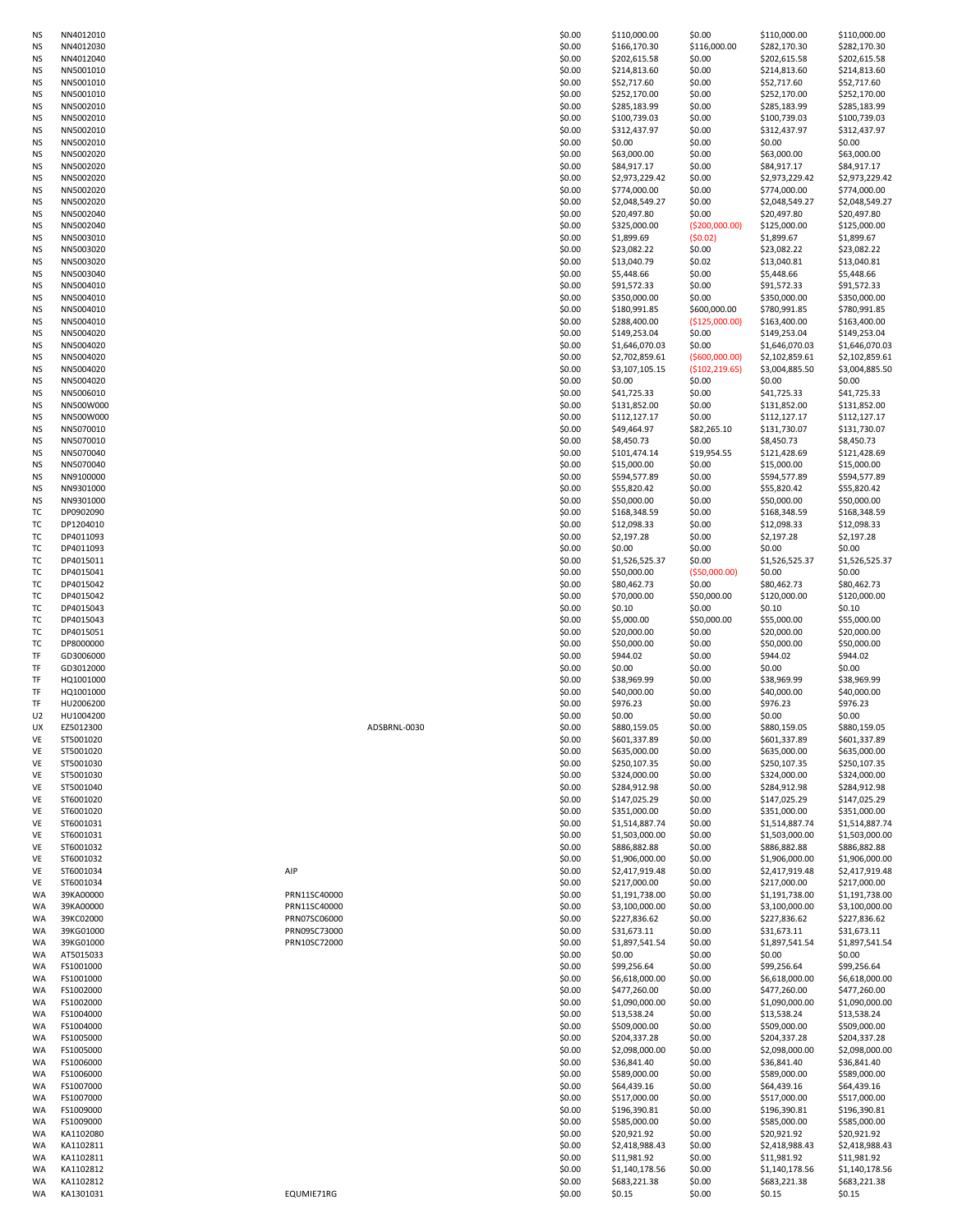| WA | KA1502021              |            | \$0.00           | \$5,898.40               | \$0.00                   | \$5,898.40                       | \$5,898.40                       |
|----|------------------------|------------|------------------|--------------------------|--------------------------|----------------------------------|----------------------------------|
| WA | KA2101020              | OPEMIE30YD | \$0.00           | \$3,091,967.46           | \$0.00                   | \$3,091,967.46                   | \$3,091,967.46                   |
| WA | KA2101020              |            | \$0.00           | \$4,205,251.58           | \$225,000.00             | \$4,430,251.58                   | \$4,430,251.58                   |
| WA | KA2101020              | OPEMIE30YD | \$0.00           | \$5,054,000.00           | ( \$375,000.00)          | \$4,679,000.00                   | \$4,679,000.00                   |
| WA | KA2101020              | EQUMIE30YD | \$0.00           | \$0.00                   | \$0.00                   | \$0.00                           | \$0.00                           |
| WA | KA2101030              |            | \$0.00           | \$235,144.86             | \$0.00                   | \$235,144.86                     | \$235,144.86                     |
| WA | KA2101030              |            | \$0.00           | \$170,000.00             | \$0.00                   | \$170,000.00                     | \$170,000.00                     |
|    |                        |            |                  | \$7,568,791.20           |                          | \$7,568,791.20                   | \$7,568,791.20                   |
| WA | KA2102021              |            | \$0.00           |                          | \$0.00                   |                                  |                                  |
| WA | KA2102021              | EQU        | \$0.00           | \$0.00                   | \$0.00                   | \$0.00                           | \$0.00                           |
| WA | KA2102021              |            | \$0.00           | \$19,989,376.00          | \$300,000.00             | \$20,289,376.00                  | \$20,289,376.00                  |
| WA | KA2102021              | EQU        | \$0.00           | \$0.00                   | \$0.00                   | \$0.00                           | \$0.00                           |
| WA | KA2102090              |            | \$0.00           | \$102,483.95             | \$0.00                   | \$102,483.95                     | \$102,483.95                     |
|    |                        |            |                  |                          |                          |                                  |                                  |
| WA | KA2102090              |            | \$0.00           | \$60,759.83              | \$0.00                   | \$60,759.83                      | \$60,759.83                      |
| WA | KA2102090              |            | \$0.00           | \$17,756.22              | \$0.00                   | \$17,756.22                      | \$17,756.22                      |
| WA | KA2102090              |            | \$0.00           | \$265,231.60             | \$0.00                   | \$265,231.60                     | \$265,231.60                     |
| WA | KA2103011              | EQUMIE30YD | \$0.00           | \$2,446,000.00           | \$375,000.00             | \$2,821,000.00                   | \$2,821,000.00                   |
| WA | KA2201020              |            |                  | \$127,467.03             | \$0.00                   | \$127,467.03                     | \$127,467.03                     |
|    |                        |            | \$0.00           |                          |                          |                                  |                                  |
| WA | KA2201020              |            | \$0.00           | \$4,105,000.00           | \$0.00                   | \$4,105,000.00                   | \$4,105,000.00                   |
| WA | KA2202010              |            | \$0.00           | \$257,322.81             | \$0.00                   | \$257,322.81                     | \$257,322.81                     |
| WA | KA2202010              |            | \$0.00           | \$1,000,000.00           | \$0.00                   | \$1,000,000.00                   | \$1,000,000.00                   |
| WA | KA2202090              |            | \$0.00           | \$532,623.55             | \$0.00                   | \$532,623.55                     | \$532,623.55                     |
|    |                        |            |                  |                          |                          |                                  |                                  |
| WA | KA2202090              |            | \$0.00           | \$635,000.00             | \$0.00                   | \$635,000.00                     | \$635,000.00                     |
| WA | KA2202090              |            | \$0.00           | \$734,000.00             | \$0.00                   | \$734,000.00                     | \$734,000.00                     |
| WA | KA2203012              |            | \$0.00           | \$548,447.16             | \$0.00                   | \$548,447.16                     | \$548,447.16                     |
| WA | KA2203012              |            | \$0.00           | \$500,000.00             | \$0.00                   | \$500,000.00                     | \$500,000.00                     |
|    |                        |            |                  |                          |                          |                                  |                                  |
| WA | KA2301020              |            | \$0.00           | \$456,044.54             | \$0.00                   | \$456,044.54                     | \$456,044.54                     |
| WA | KA2301020              |            | \$0.00           | \$1,100,000.00           | \$0.00                   | \$1,100,000.00                   | \$1,100,000.00                   |
| WA | KA2302090              |            | \$0.00           | \$173,525.49             | \$0.00                   | \$173,525.49                     | \$173,525.49                     |
| WA | KA2303011              | OPEMIE11WB | \$0.00           | \$267,611.50             | \$0.00                   | \$267,611.50                     | \$267,611.50                     |
| WA | KA2303011              | EQUMIE11WB | \$0.00           | \$849,683.16             | \$0.00                   | \$849,683.16                     | \$849,683.16                     |
|    |                        |            |                  |                          |                          |                                  |                                  |
| WA | KA2303011              | EQUMIE11WB | \$0.00           | \$3,000,000.00           | \$1,500,000.00           | \$4,500,000.00                   | \$4,500,000.00                   |
| WA | KA2401012              |            | \$0.00           | \$2,576,367.64           | \$0.00                   | \$2,576,367.64                   | \$2,576,367.64                   |
| WA | KA2401021              |            | \$0.00           | \$474,539.40             | \$0.00                   | \$474,539.40                     | \$474,539.40                     |
| WA | KA2401021              |            | \$0.00           | \$300,000.00             | \$125,000.00             | \$425,000.00                     | \$425,000.00                     |
|    |                        |            |                  |                          |                          |                                  | \$17,800.80                      |
| WA | KA2401022              |            | \$0.00           | \$17,800.80              | \$0.00                   | \$17,800.80                      |                                  |
| WA | KA2403013              | EQU        | \$0.00           | \$13,302.54              | \$0.00                   | \$13,302.54                      | \$13,302.54                      |
| WA | KA2403013              |            | \$0.00           | \$76,096.55              | \$0.00                   | \$76,096.55                      | \$76,096.55                      |
| WA | KA2403013              |            | \$0.00           | \$230,000.00             | \$0.00                   | \$230,000.00                     | \$230,000.00                     |
| WA | KA2501012              |            |                  |                          | \$0.00                   |                                  |                                  |
|    |                        |            | \$0.00           | \$866,102.58             |                          | \$866,102.58                     | \$866,102.58                     |
| WA | KA2501021              |            | \$0.00           | \$2,970,654.41           | \$210,000.00             | \$3,180,654.41                   | \$3,180,654.41                   |
| WA | KA2501022              |            | \$0.00           | \$355,093.27             | \$0.00                   | \$355,093.27                     | \$355,093.27                     |
| WA | KA2501022              |            | \$0.00           | \$1,320,000.00           | \$30,000.00              | \$1,350,000.00                   | \$1,350,000.00                   |
| WA | KA2501032              |            | \$0.00           | \$1,019,832.67           | \$0.00                   | \$1,019,832.67                   | \$1,019,832.67                   |
|    |                        |            |                  |                          |                          |                                  |                                  |
| WA | KA2501032              |            | \$0.00           | \$1,200,000.00           | \$0.00                   | \$1,200,000.00                   | \$1,200,000.00                   |
| WA | KA2601020              |            | \$0.00           | \$5,000.00               | \$0.00                   | \$5,000.00                       | \$5,000.00                       |
| WA | KA2602010              |            | \$0.00           | \$506,557.25             | \$0.00                   | \$506,557.25                     | \$506,557.25                     |
| WA | KA2602010              | AIP        | \$0.00           | \$2,072,252.40           | \$0.00                   | \$2,072,252.40                   | \$2,072,252.40                   |
|    |                        |            |                  |                          |                          |                                  |                                  |
| WA | KA2602010              |            | \$0.00           | \$3,000,000.00           | \$0.00                   | \$3,000,000.00                   | \$3,000,000.00                   |
|    |                        |            |                  |                          |                          |                                  |                                  |
| WA | KA2602010              | AIP        | \$0.00           | \$300,000.00             | \$0.00                   | \$300,000.00                     | \$300,000.00                     |
| WA | KB0101022              |            | \$0.00           | \$2,108,529.99           | \$0.00                   | \$2,108,529.99                   | \$2,108,529.99                   |
| WA |                        |            |                  |                          |                          |                                  |                                  |
|    | KB0181012              |            | \$0.00           | \$36,453.78              | \$0.00                   | \$36,453.78                      | \$36,453.78                      |
| WA | KB0181012              |            | \$0.00           | \$34,228.17              | \$0.00                   | \$34,228.17                      | \$34,228.17                      |
| WA | KB0201021              | EQUMIE01VB | \$0.00           | \$1,642.02               | \$0.00                   | \$1,642.02                       | \$1,642.02                       |
| WA | KB0201021              |            | \$0.00           | \$1,628,120.91           | \$0.00                   | \$1,628,120.91                   | \$1,628,120.91                   |
| WA | KB0201021              |            | \$0.00           | \$6,450,000.00           | \$0.00                   | \$6,450,000.00                   | \$6,450,000.00                   |
|    |                        |            |                  |                          |                          |                                  |                                  |
| WA | KB0201022              |            | \$0.00           | \$21,507.37              | \$6,000.00               | \$27,507.37                      | \$27,507.37                      |
| WA | KB0201052              |            | \$0.00           | \$665,640.59             | \$0.00                   | \$665,640.59                     | \$665,640.59                     |
| WA | KB0201052              |            | \$0.00           | \$670,000.00             | \$0.00                   | \$670,000.00                     | \$670,000.00                     |
| WA | KB0202011              | EQU        | \$0.00           | \$328,681.04             | \$0.00                   | \$328,681.04                     | \$328,681.04                     |
|    | KB0202011              |            |                  |                          |                          |                                  |                                  |
| WA |                        | AIP        | \$0.00           | \$1,954,269.88           | \$0.00                   | \$1,954,269.88                   | \$1,954,269.88                   |
| WA | KB0202011              |            | \$0.00           | \$37,424,737.42          | \$0.00                   | \$37,424,737.42                  | \$37,424,737.42                  |
| WA | KB0202011              | EQU        | \$0.00           | \$1,200,000.00           | \$0.00                   | \$1,200,000.00                   | \$1,200,000.00                   |
| WA | KB0202011              | AIP        | \$0.00           | \$2,300,000.00           | \$0.00                   | \$2,300,000.00                   | \$2,300,000.00                   |
| WA | KB0202011              |            | \$0.00           | \$126,193,000.00         | \$1,600,000.00           | \$127,793,000.00                 | \$127,793,000.00                 |
| WA |                        |            |                  |                          | ( \$500,000.00)          |                                  |                                  |
|    | KB0202011              | EQU        | \$0.00           | \$1,200,000.00           |                          | \$700,000.00                     | \$700,000.00                     |
| WA | KB0202011              | AIP        | \$0.00           | \$2,300,000.00           | ( \$1,100,000.00)        | \$1,200,000.00                   | \$1,200,000.00                   |
| WA | KB0202012              |            | \$0.00           | \$658,716.42             | \$0.00                   | \$658,716.42                     | \$658,716.42                     |
| WA | KB0202012              | EQU        | \$0.00           | \$2,679,749.14           | \$0.00                   | \$2,679,749.14                   | \$2,679,749.14                   |
| WA | KB0202012              |            | \$0.00           | \$30,645,606.48          | \$0.00                   | \$30,645,606.48                  | \$30,645,606.48                  |
| WA | KB0202012              | EQU        | \$0.00           | \$100,000.00             | \$0.00                   | \$100,000.00                     | \$100,000.00                     |
| WA | KB0202030              |            | \$0.00           | \$3,083.37               | \$0.00                   | \$3,083.37                       | \$3,083.37                       |
|    |                        |            |                  |                          |                          |                                  |                                  |
| WA | KB0281011              |            | \$0.00           | \$12,350,000.00          | \$0.00                   | \$12,350,000.00                  | \$12,350,000.00                  |
| WA | KB0281011              |            | \$0.00           | \$267,025.04             | \$0.00                   | \$267,025.04                     | \$267,025.04                     |
| WA | KB0281011              |            | \$0.00           | \$182,974.96             | \$0.00                   | \$182,974.96                     | \$182,974.96                     |
| WA | KB0301020              |            | \$0.00           | \$2,890,726.26           | \$0.00                   | \$2,890,726.26                   | \$2,890,726.26                   |
|    |                        |            |                  |                          |                          |                                  |                                  |
| WA | KB0301042              |            | \$0.00           | \$3,464,644.36           | \$0.00                   | \$3,464,644.36                   | \$3,464,644.36                   |
| WA | KB0301052              |            | \$0.00           | \$31,645.06              | \$0.00                   | \$31,645.06                      | \$31,645.06                      |
| WA | KB0301052              |            | \$0.00           | \$255,000.00             | \$0.00                   | \$255,000.00                     | \$255,000.00                     |
| WA | KB0401022              |            | \$0.00           | \$362,099.81             | \$0.00                   | \$362,099.81                     | \$362,099.81                     |
| WA | KB0401022              |            | \$0.00           | \$150,908.00             | \$0.00                   | \$150,908.00                     | \$150,908.00                     |
|    |                        |            |                  |                          |                          |                                  |                                  |
| WA | KC0201010              |            | \$0.00           | \$538,282.70             | \$0.00                   | \$538,282.70                     | \$538,282.70                     |
| WA | KC0201010              |            | \$0.00           | \$4,114,000.00           | \$526,000.00             | \$4,640,000.00                   | \$4,640,000.00                   |
| WA | KC0201060              |            | \$0.00           | \$1,297,657.47           | \$0.00                   | \$1,297,657.47                   | \$1,297,657.47                   |
| WA | KC0201060              |            | \$0.00           | \$3,644,000.00           | \$0.00                   | \$3,644,000.00                   | \$3,644,000.00                   |
|    |                        |            |                  |                          |                          |                                  |                                  |
| WA | KC0202020              | EQU        | \$0.00           | \$227,171.69             | \$0.00                   | \$227,171.69                     | \$227,171.69                     |
| WA | KC0202020              |            | \$0.00           | \$2,207,889.16           | \$157,000.00             | \$2,364,889.16                   | \$2,364,889.16                   |
| WA | KC0202030              |            | \$0.00           | \$230,541.81             | \$0.00                   | \$230,541.81                     | \$230,541.81                     |
| WA | KC0202030              |            | \$0.00           | \$1,859,000.00           | \$342,000.00             | \$2,201,000.00                   | \$2,201,000.00                   |
|    |                        |            |                  |                          |                          |                                  |                                  |
| WA | KC0202050              |            | \$0.00           | \$178,715.03             | \$0.00                   | \$178,715.03                     | \$178,715.03                     |
| WA | KC0202050              |            | \$0.00           | \$1,421,000.00           | \$0.00                   | \$1,421,000.00                   | \$1,421,000.00                   |
| WA | KC0203010              |            | \$0.00           | \$390,292.89             | \$0.00                   | \$390,292.89                     | \$390,292.89                     |
| WA | KC0203010              |            | \$0.00           | \$112,000.00             | \$0.00                   | \$112,000.00                     | \$112,000.00                     |
| WA | KC0203020              | EQU        | \$0.00           | \$469,905.66             |                          | \$469,905.66                     | \$469,905.66                     |
|    |                        |            |                  |                          | \$0.00                   |                                  |                                  |
| WA | KC0203020              |            | \$0.00           | \$1,864,406.70           | \$0.00                   | \$1,864,406.70                   | \$1,864,406.70                   |
| WA | KC020401G              |            | \$0.00           | \$0.00                   | \$0.00                   | \$0.00                           | \$0.00                           |
| WA | KC0207010              |            | \$0.00           | \$2,680,782.37           | \$0.00                   | \$2,680,782.37                   | \$2,680,782.37                   |
| WA | KC0207010<br>KC0213010 |            | \$0.00<br>\$0.00 | \$3,072,000.00<br>\$0.00 | \$0.00<br>\$2,875,000.00 | \$3,072,000.00<br>\$2,875,000.00 | \$3,072,000.00<br>\$2,875,000.00 |